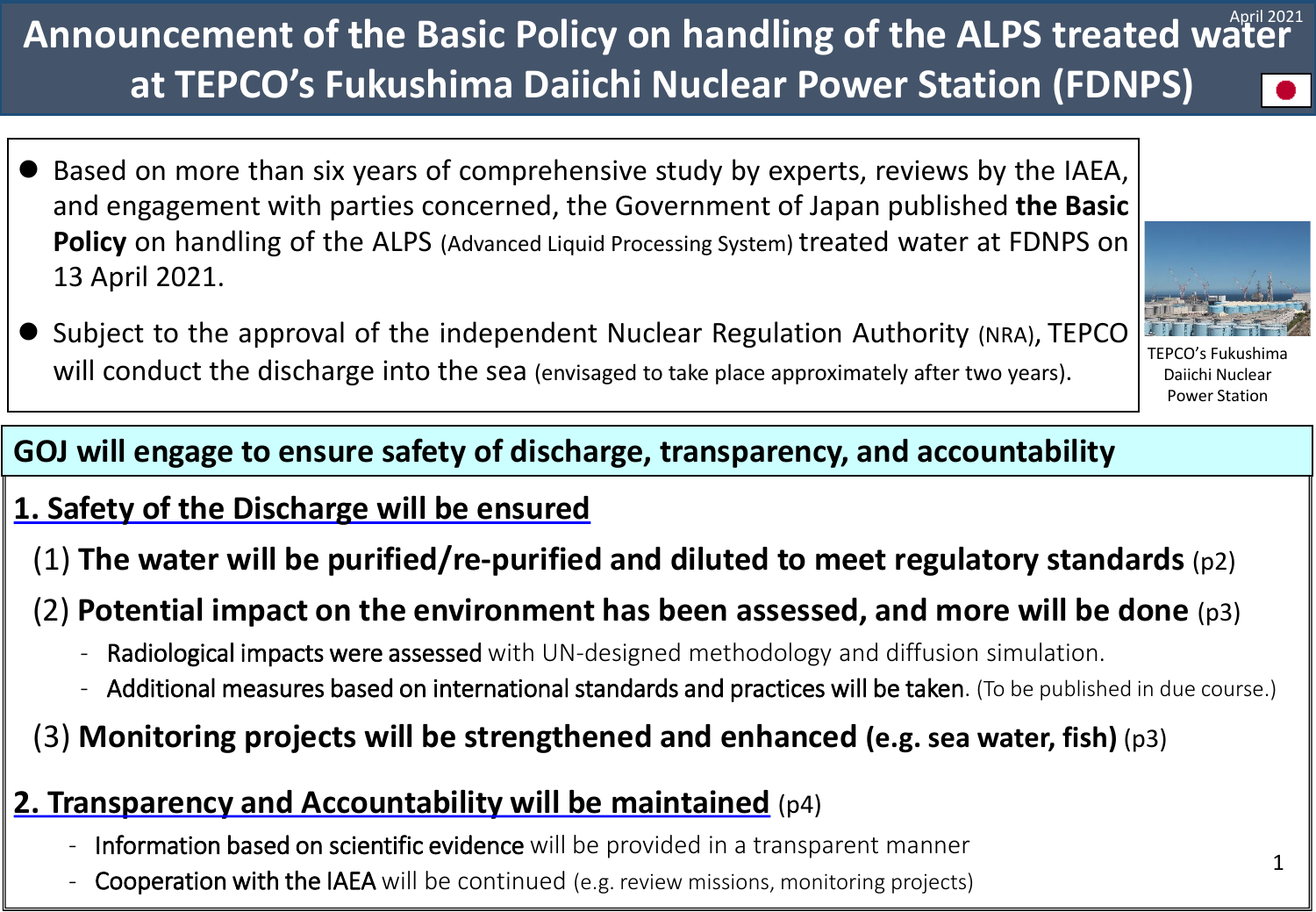# **1. Safety of discharge**

#### **(1) Three Step Approach to meet the regulatory standards for discharge**

Japan's regulatory standards for discharge are set based on the recommendations of the International Commission for Radiological Protection (ICRP), keeping additional public radiation below 1mSv/year.



\*Carbon-14 also cannot be removed through purification process, but Carbon-14 contained in the water stored in tanks is far below the level of national regulatory standards (at the most  $1/10$ <sup>th</sup> of the standard). After dilution, the level of Carbon-14 will go down to at the most  $1/1000$ <sup>th</sup> of the standards.

\*\*Concentration of the nuclides other than tritium becomes negligible in purification/re-purification and dilution process.

\*\*\* Annual emission of tritium will be less than 22 trillion Bq/year.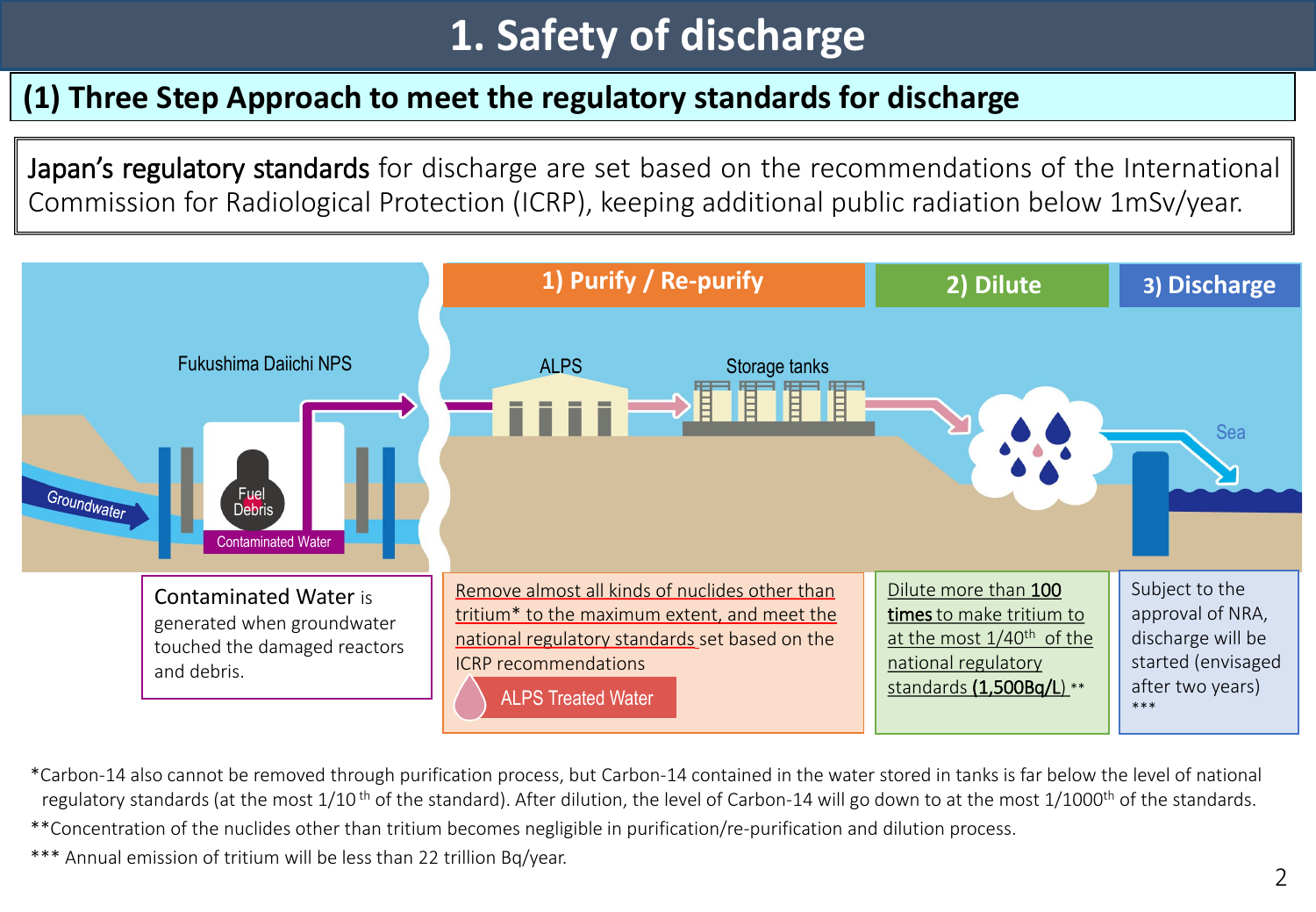# **1. Safety of discharge**

#### **(2) Assessment of the potential impact on the marine environment**



- $\triangleright$  The Government will strengthen and enhance monitoring before and after the discharge in cooperation with the international community.
- $\triangleright$  Transparency will be ensured by activities such as IAEA monitoring project.